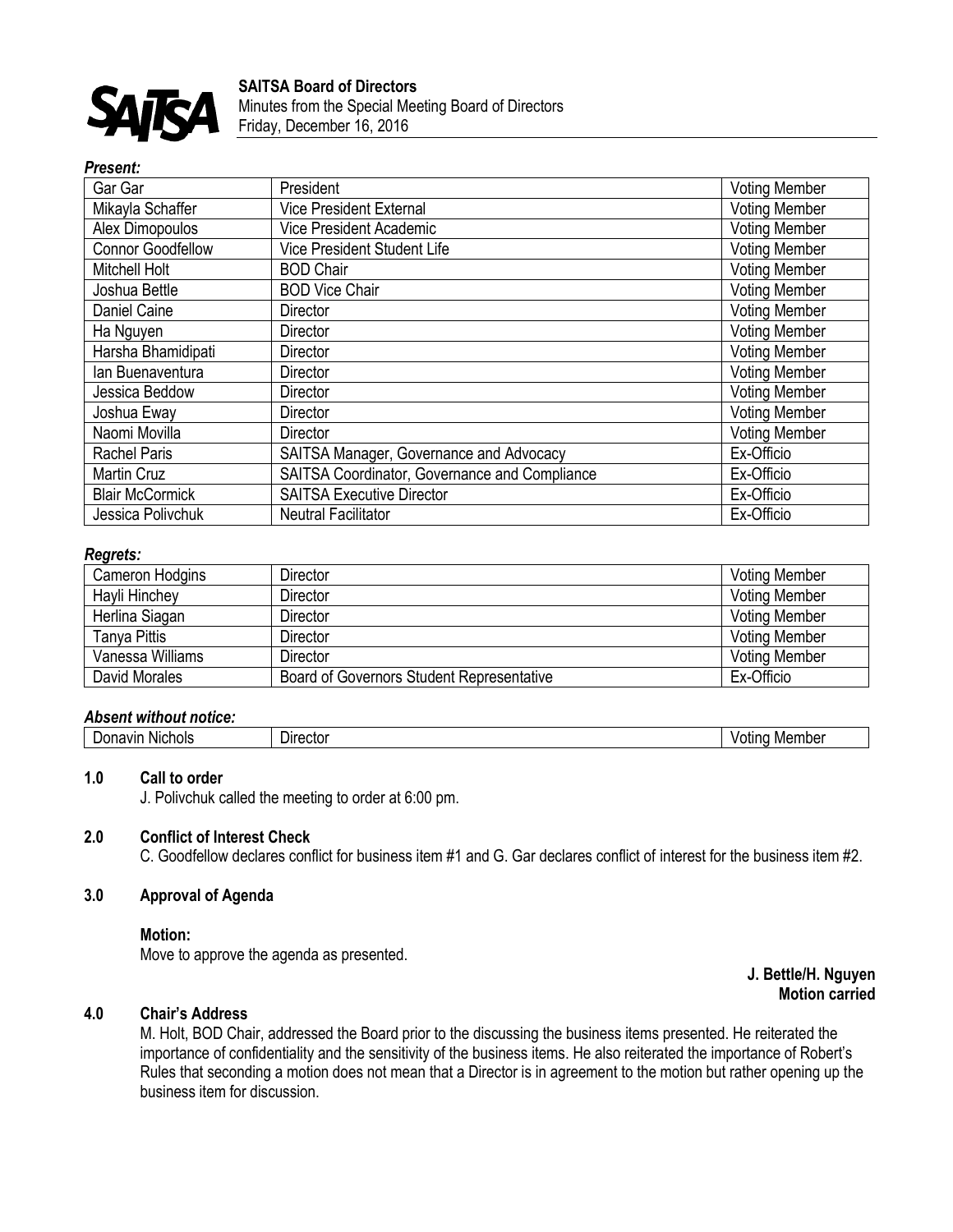## **5.0 Business Items**

**5.1 Bylaw Violation #1**

## **Motion:**

Move to remove C. Goodfellow from the Office of Vice President Student Life for violating SAITSA's Bylaw 9.1.f.

**M. Holt/J. Bettle**

## **Motion:**

Move the meeting in-camera.

C. Goodfellow was asked to leave the room at 6:38PM.

# **Motion:**

Move the meeting out-of-camera.

# **Motion:**

Move to vote through secret ballot.

C. Goodfellow was asked to return at 7:27PM.

# **Vote on main motion:**

**Motion:** Move for a 5 minute recess. **M. Holt/A. Dimopoulos Motion carried**

**H. Nguyen/N. Movilla Motion carried**

> **M. Holt/N. Movilla Motion carried**

**Motion Defeated 0 in favor- 12 against-1 abstention**

> **J. Bettle/ A. Dimopoulos Motion Carried**

The meeting resumed at 7:41PM.

# **5.2 Bylaw Violation #2**

## **Motion:**

Move to remove G. Gar from the Office of President for violating SAITSA's Bylaw 9.1.a and 9.1.f. **M. Holt/N. Movilla**

**Motion:** Move the meeting in-camera.

> **D. Caine/C. Goodfellow Motion carried**

G. Gar was asked to leave the room 8:01PM.

# **Motion:**

Move the meeting out-of-camera.

G. Gar was asked to return at 9:07PM.

**Motion:** 

Move to vote through secret ballot.

**N. Movilla/M. Schaffer Motion carried**

**J. Beddow/M. Schaffer Motion carried**